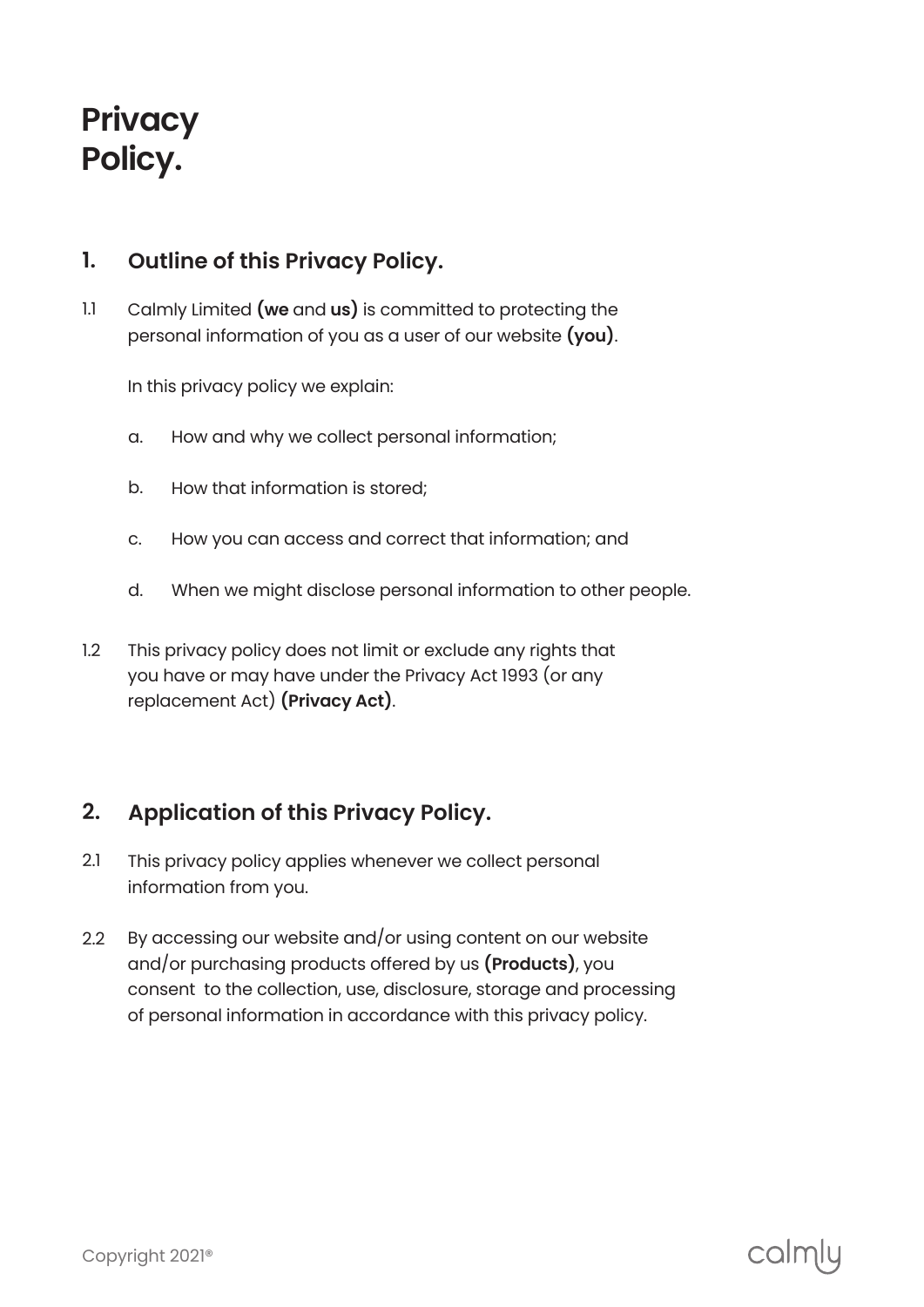## **Collection of Personal Information. 3.**

- We may collect the following personal information: 3.1
	- Your name, phone number, physical address, postal address and email address. a.
	- Metadata obtained through your use of our website, including your IP address, computer and connection information, referring web page, standard web log information, language settings, and time zone. b.
	- Your payment information, such as your credit or debit card details. c.
	- Any communication with us either directly, via phone or email. d.

Information about the device you use to access our website, including device identifier, device type, device plugins, and hardware capabilities.

f.

e.

Information obtained by or submitted to us from you through your use (or prospective use) of our website, including information and documents submitted by you, your GPS position, pages viewed, buttons clicked, viewing time, keyword searches.

- We may receive information about you through our website, communication systems, or other communication. 3.2
- We may also receive information about you from third parties, including in the following circumstances: 3.3
	- We may collect data from your accounts on other platforms that you give us permission to connect to. These platforms include, but are not limited to, Facebook, LinkedIn, and Google. You can stop us from collecting data from those other platforms by removing our access on the platform or by contacting us at info@calmlyhq.com; a.

# calmlu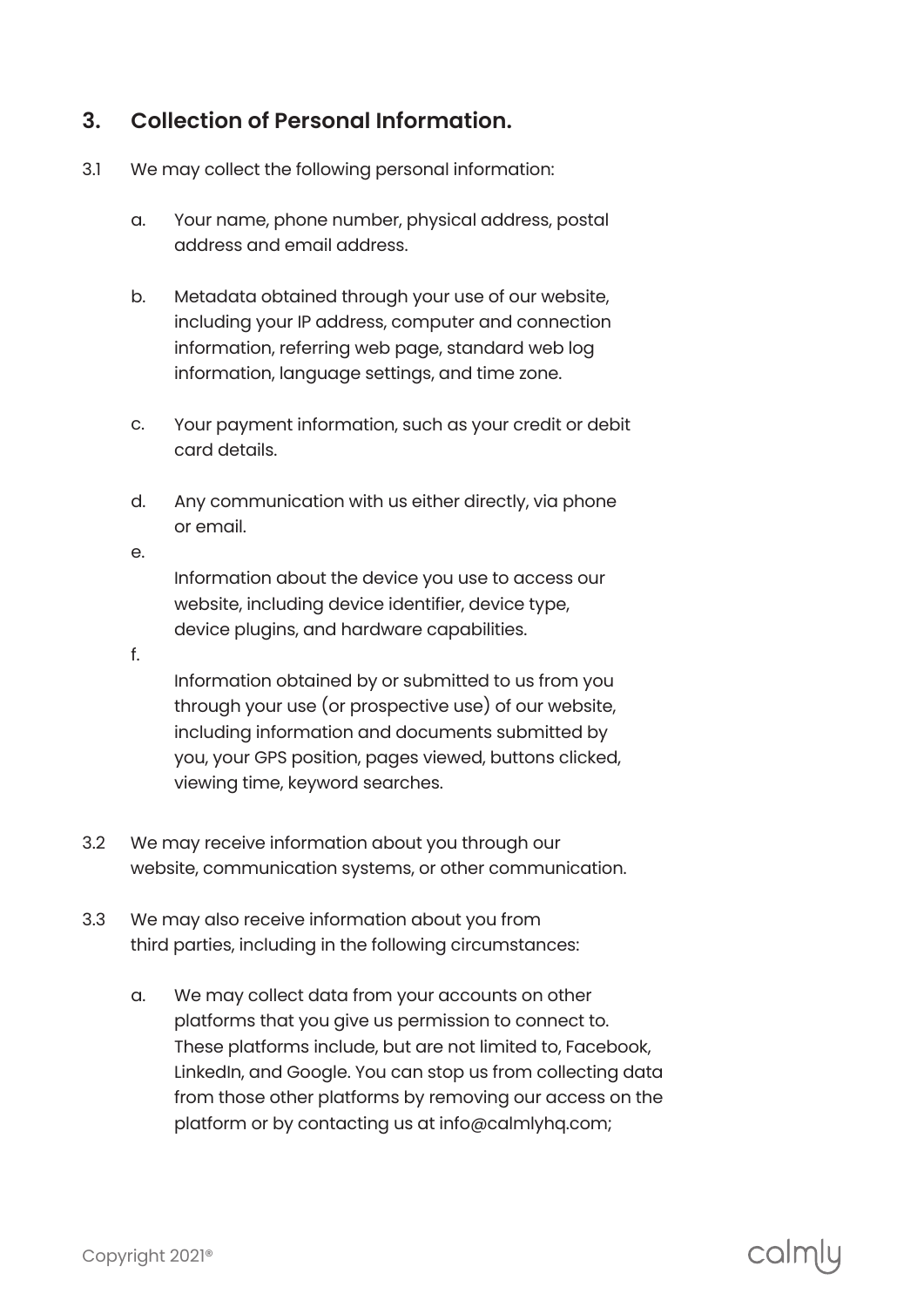- Your payment provider may provide us with information about the payments you make; and b.
- We may collect information from public sources. c.
- If you choose not to provide information when we ask for it, then you may not be able to use our website. 3.4

### **4. Use of Personal Information.**

- 4.1 We use personal information we collect about you:
	- To verify your identity. a.
	- In connection with the provision (or potential provision) of Products to you. b.
	- To communicate with you in relation to the Products. c.
	- To market our Products to you, including contacting you electronically (for example, by text, email or an online messaging platform). d.
	- To collect money that is owed by you. e.
	- To respond to communications from you, including any complaints; f.
	- To co-operate with any government, industry, legislative or regulatory authorities. g.
	- To protect and/or enforce our legal rights and interests, including defending any claim. h.
	- For any other purpose authorised by you and/or the Privacy Act. i.

# calmly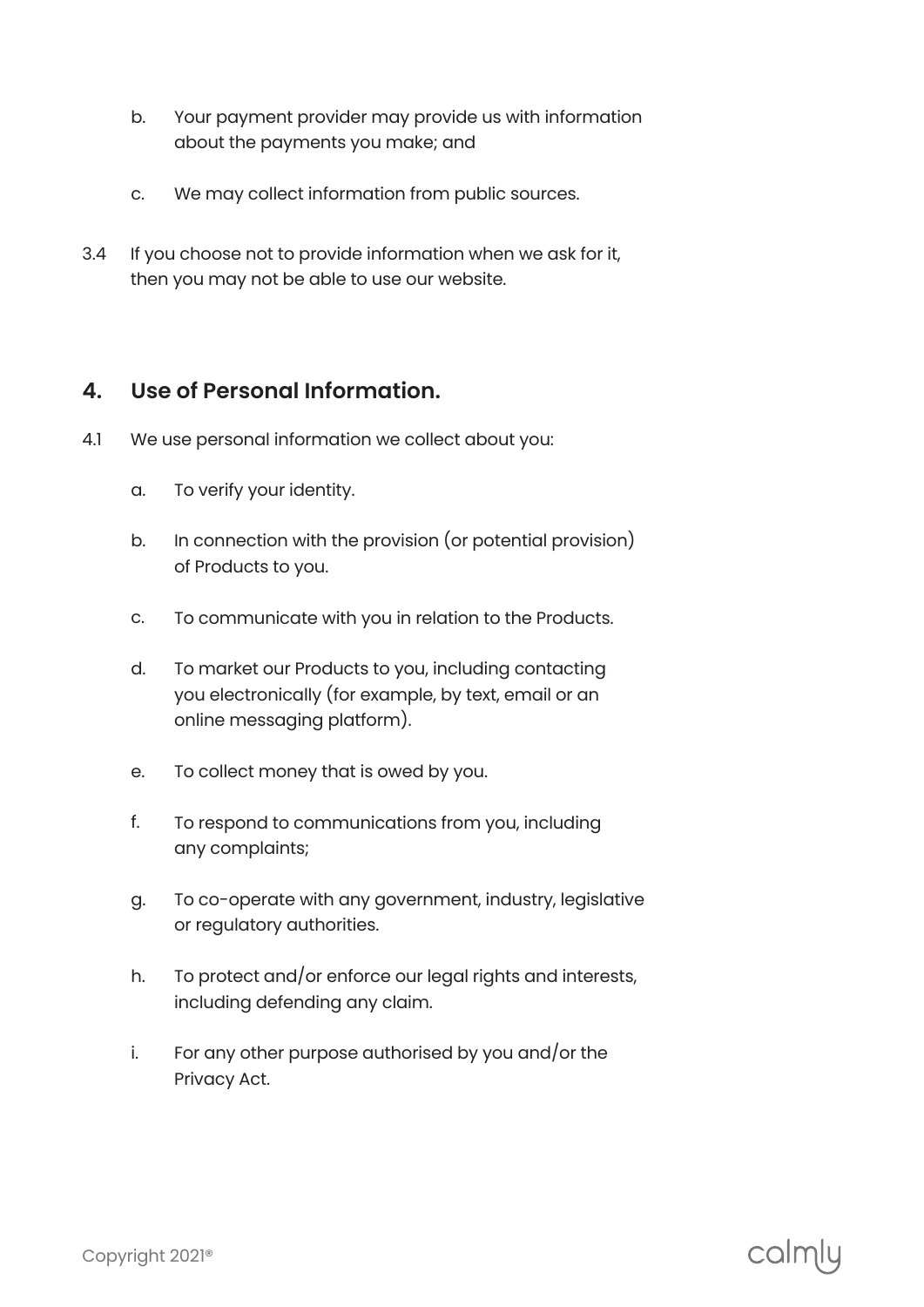- We reserve our right to use data (on an anonymous basis) in relation to your use of our website for marketing and accounting purposes. 4.2
- You may request that we stop sending marketing or promotional messages at any time, by contacting us at info@calmlyhq.com or by using any unsubscribe link in our message. 4.3

#### **Cookies. 5.**

- We use cookies (being an alphanumeric identifier that we transfer to your computer's hard drive so that we can recognise your browser) in order to monitor your use of our website. 5.1
- You may disable cookies by changing the settings on your browser, although this may mean that you cannot use all of the features of our website. 5.2

#### **Links to other websites. 6.**

Our website provides links to other websites. We may provide those links or they may be provided by other users. We have no control over the organisations operating those websites or the content on those websites. Before you disclose your personal information to another website, we recommend you check its terms and conditions, including any privacy policy. 6.1

## **Disclosure of Personal Information. 7.**

Unless expressly authorised to do so by you or under this privacy policy, we will not disclose any of your personal information to any third party except where disclosure relates to the purposes for which the information was collected (as stated in clause 4 above) or where it may be required by law to do so. 7.1

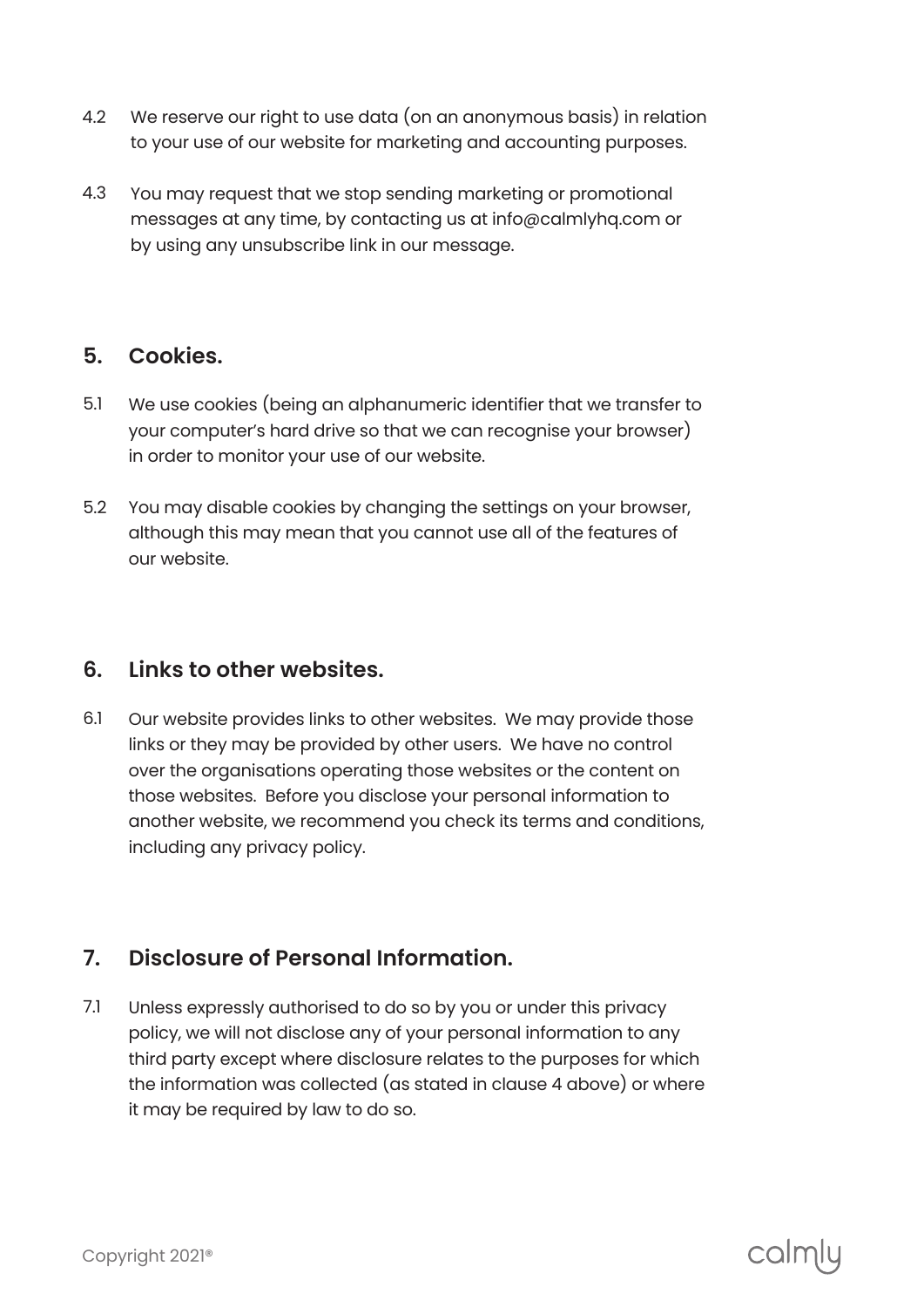## **Storage of Personal Information. 8.**

- We will take all reasonable steps to ensure the personal information collected, used or disclosed in accordance with this privacy policy is stored in a secure environment protected from unauthorised access, modification or disclosure. 8.1
- When you use our website, we may engage service providers for the purposes outlined in this policy that are located outside New Zealand, such as service providers that host or maintain any underlying IT system or data centre that we use to provide our website. We take all reasonable steps to ensure that your personal information held outside New Zealand is secure and held in compliance with this privacy policy. For example, when we engage service providers located outside New Zealand we ensure that our contractual terms require the service providers to protect the information provided to them. 8.2
- We will hold personal information collected in accordance with this privacy policy both before and after the provision of Products to you, but only for so long as we are legally entitled to do so, including for the purposes of satisfying any legal, regulatory, tax, accounting or reporting requirements. To determine the appropriate period of time to hold your personal information, we consider the amount, nature and sensitivity of your personal information, the potential risk of harm from unauthorised use or disclosure of your personal information, the purposes for which we process your personal information and whether we can achieve those purposes through other means, and the applicable legal, regulatory, tax, accounting and other requirements. 8.3

## **Accessing and Updating Personal Information. 9.**

- You have the right to access and correct personal information held by us by contacting us at info@calmlyhq.com. 9.1
- In particular, you have the following rights in relation to your personal information: 9.2

calmlu